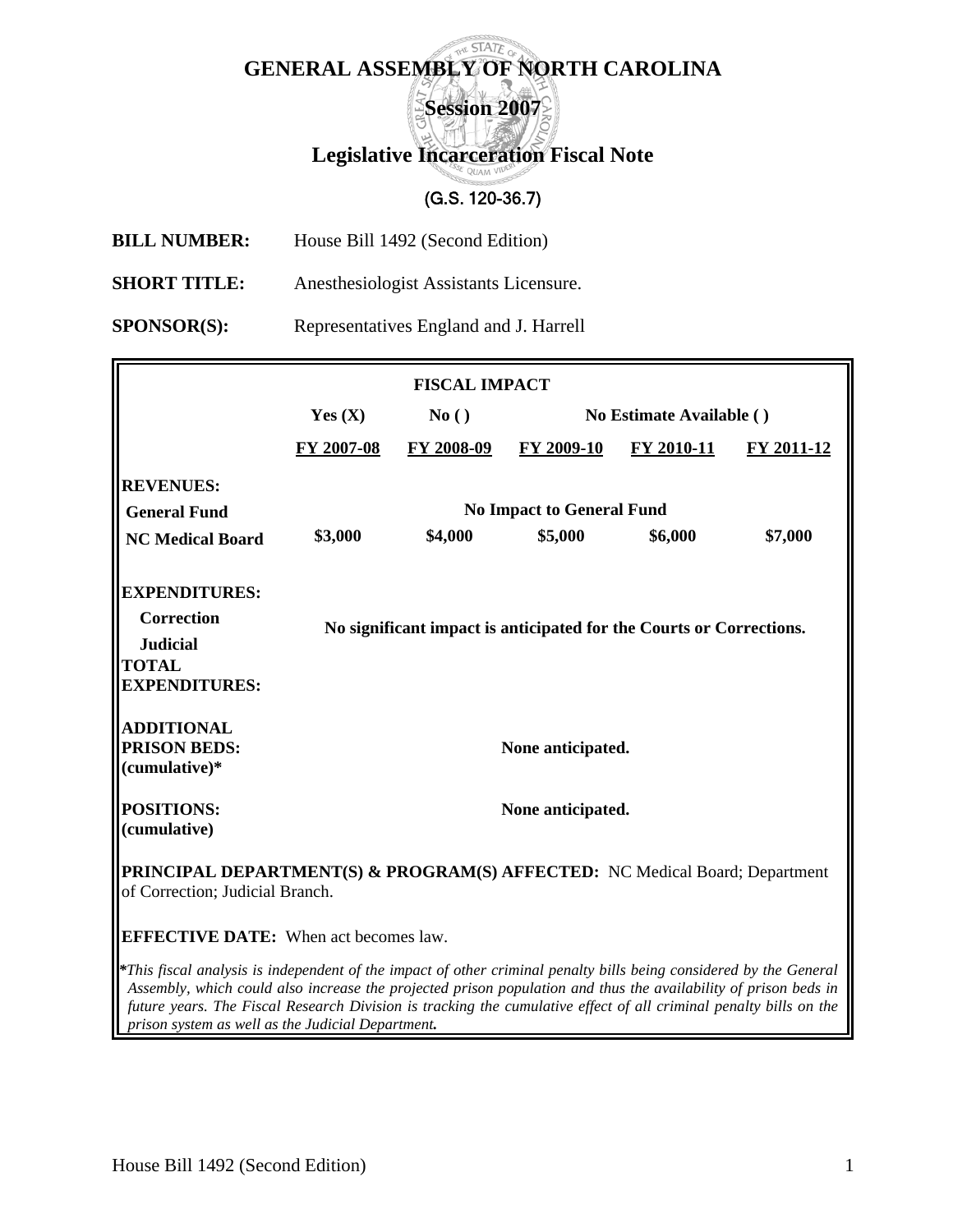**BILL SUMMARY:** House Bill 1492 allows for the licensure of anesthesiologist assistants, establishes an initial and annual registration fee of \$150 for anesthesiologist assistants, and includes other regulatory provisions regarding anesthesiologist assistants. In addition, because H.B. 1492 provides for the licensing of anesthesiologist assistants, it thereby subjects them to the offense of practicing medicine without a license under G.S. 90-18 (Class 1 misdemeanor or Class I felony). The bill is effective when it becomes law.

## **ASSUMPTIONS AND METHODOLOGY:**

**LICENSURE:** Anesthesiologist assistants (AAs) are allied health professionals who work under the direction of licensed anesthesiologists to develop and implement anesthesia care plans. They possess a premedical background, a baccalaureate degree, and are required to complete a comprehensive didactic and clinical program at the graduate school level.

Under current law, AAs cannot practice in North Carolina, but they currently practice in sixteen other states. States in which AAs work by license, regulation, and/or certification include Alabama, Florida, Georgia, Kentucky, Missouri, New Mexico (in university hospital settings), Ohio, South Carolina, and Vermont. States in which AAs are granted practice privilege through physician delegation include Colorado, the District of Columbia, Michigan, New Hampshire, Texas, West Virginia, and Wisconsin. Nationwide, there are approximately 700 practicing AAs and three graduate-level education and certification programs for AAs that turn out approximately 100 graduates per year.

The NC Association of Anesthesiologists anticipates approximately 30 AAs would seek licensure in North Carolina in 2007-08 and approximately 10 per year in subsequent years if this bill becomes law. In 2006, the NC Medical Board anticipated the actual registration fee for AAs would be set by rule to approximate the current fee for physician's assistants (\$100). The chart below shows estimated fee revenues resulting from House Bill 1492.

| House Bill 1492, Schedule of Proposed Fees |                         |        |        |         |  |  |  |  |
|--------------------------------------------|-------------------------|--------|--------|---------|--|--|--|--|
|                                            | <b>Registration Fee</b> |        |        | Total   |  |  |  |  |
|                                            |                         |        | Number | Fees by |  |  |  |  |
|                                            | Maximum                 | Actual | of AAs | Type    |  |  |  |  |
| Initial registration                       | \$150                   | \$100  | 40     | \$4,000 |  |  |  |  |
| Annual registration                        | \$150                   | \$100  | 10     | \$1,000 |  |  |  |  |

The following chart shows projected fee revenues for the NC Medical Board based on the actual fee amounts shown above. The projection assumes 10 new AAs will come to work in North Carolina each year. The base registration and annual growth rate are based on 2006 discussions with representation for the NC Society of Anesthesiologists.

| House Bill 1492, Projected Fee Revenues by Fiscal Year |         |         |         |         |         |  |  |  |  |
|--------------------------------------------------------|---------|---------|---------|---------|---------|--|--|--|--|
|                                                        | 2007-08 | 2008-09 | 2009-10 | 2010-11 | 2011-12 |  |  |  |  |
| Initial registration                                   | 30      | 10      | 10      | 10      | 10      |  |  |  |  |
| Annual registration                                    |         | 30      | 40      | 50      | 60      |  |  |  |  |
| <b>Total registrations</b>                             | 30      | 40      | 50      | 60      |         |  |  |  |  |
| <b>Total fee revenues</b>                              | \$3,000 | \$4,000 | \$5,000 | \$6,000 | \$7,000 |  |  |  |  |